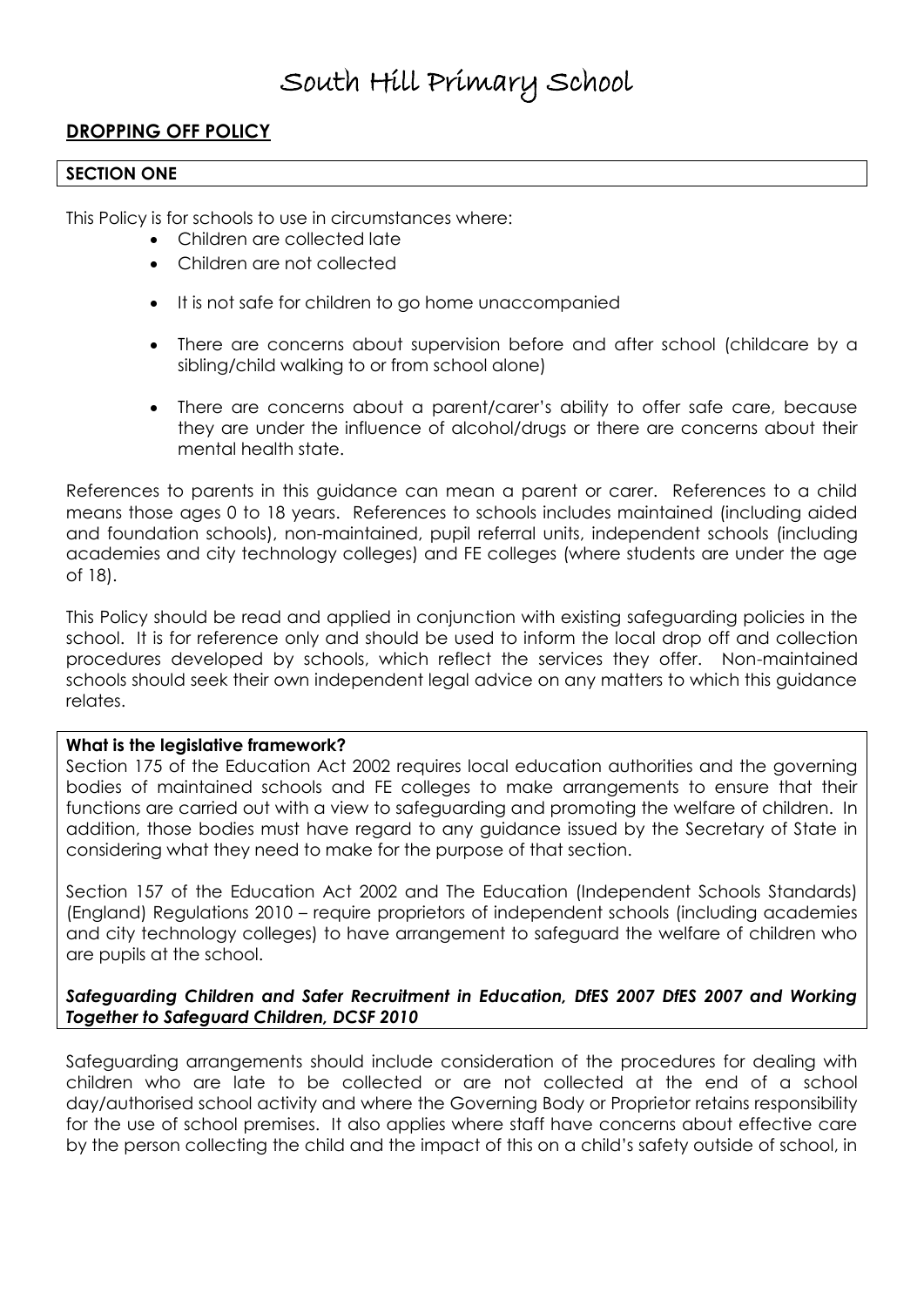line with Safeguarding Children and Safer Recruitment in Education, DfES 2007 and Working *Together to Safeguard Children, DCSF 2010.*

Other legislation relevant to this guidance:

Children Act 2004 Children Act 1989 Children and Young Persons Act 1993 Occupiers liability Acts 1957 and 1984 (Links to these documents can be found in Appendix 4)

### **SECTION TWO: ADMISSIONS INFORMATION**

When a child starts at the school, parents/carers are given information on the school day and routines, as well as expectations around punctuality of drop off and collection of children. It is made clear that school staff are responsible for the children during school opening hours, but they have other commitments once their teaching day has finished. Please see our School Prospectus.

Please ensure that when a child begins at school, parents/carers supply key information such as:

√Names and full addresses of parents/carers (including confirmation of parental responsibility/private fostering arrangements and copies of any legal orders)

√Information about any person who had been denied legal access to the child (and copies of any relevant legal orders etc.)

√Home address and telephone numbers

√Place of work and work telephone numbers

√Mobile phone numbers where appropriate

√Emergency contacts who may be called in the event of the parents/carers being unobtainable or in the case of an emergency.

This information is kept safely and the appropriate members of staff have access to it. Parents are asked to check this information on an annual basis.

### **SECTION THREE: SUPERVISION BEFORE AND AFTER SCHOOL**

Living Streets, a national charity that launched the Walk to School Campaign in 1994, suggest that most school age children should be able to walk twenty minutes (around one mile) to and from school. The average distance to primary school is under 1.5 miles.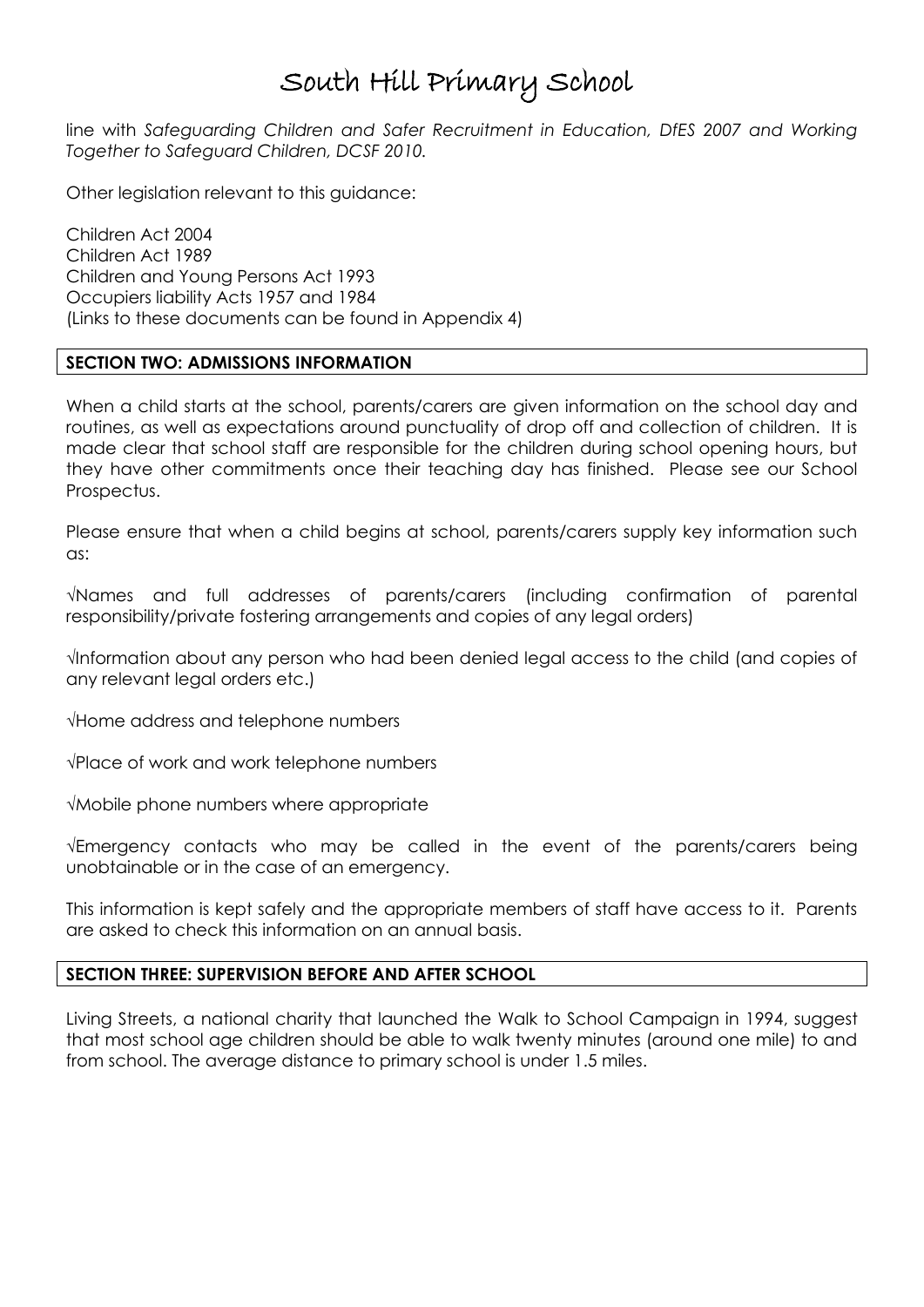## **Children walking to and from school alone**

"There is no law prohibiting children from being out on their own at any age. It is a matter of judgement for parents to decide when children can play out on their own, walk to the shops or school"

## **Is it Legal? A parent's guide to the law' by the Family and Planning Institute (June 2011)**

There is no set legal age that children can walk to and from school independently or be left on their own. It is an offence, however, to leave a child alone if it places them at risk and therefore schools have a continual obligation to alert relevant authorities if they believe this is the case. This could, theoretically, include the school journey.

"(1) Cruelty to persons under sixteen

If any person who has attained the age of sixteen years and [has responsibility for] any child or young person under that age, wilfully assaults, ill-treats, neglects, abandons, or exposes him, or causes or procures him to be assaulted, ill-treated, neglected, abandoned, or exposed, in a manner likely to cause him unnecessary suffering or injury to health (including injury to or loss of sight, or hearing, or limb, or organ of the body, and any mental derangement), that person shall be guilty of a misdemeanour, and shall be liable….."

## **Section 1 of the Children and Young Persons Act 1933.**

The NSPCC advise the following:

- children under 8 should not be outdoors for a considerable length of time unaccompanied
- children under the age of about 12 should not be home alone for more than a very short period of time

Schools are only responsible to safety on the school journey where they have specifically arranged transport.

If parents choose to let their child travel to/from school independently, then they should assess the risks associated with the school route and their own child's confidence. Parents should work with their children to build up their independence, while walking to and from school together, through route finding, road safety skills and general awareness. The most important factor to consider about suitability of a child walking to/from school alone is any **risk to the child.** As a school we are more than happy to discuss specific arrangements with families if needed.

**At South Hill School, we allow our Year 5 and Year 6 pupils to walk home from school. Parents must write a letter or email [admin@southhill.herts.sch.uk](mailto:admin@southhill.herts.sch.uk) to inform the school. If your Year 5 or Year 6 child is to walk home on an ad-hoc basis, you must inform the school on each occasion.**

**The note is only giving permission. It is then the parents/carers responsibility for their child's safety. Please note that our Year 5 and Year 6 walkers should not be taking home their younger siblings.**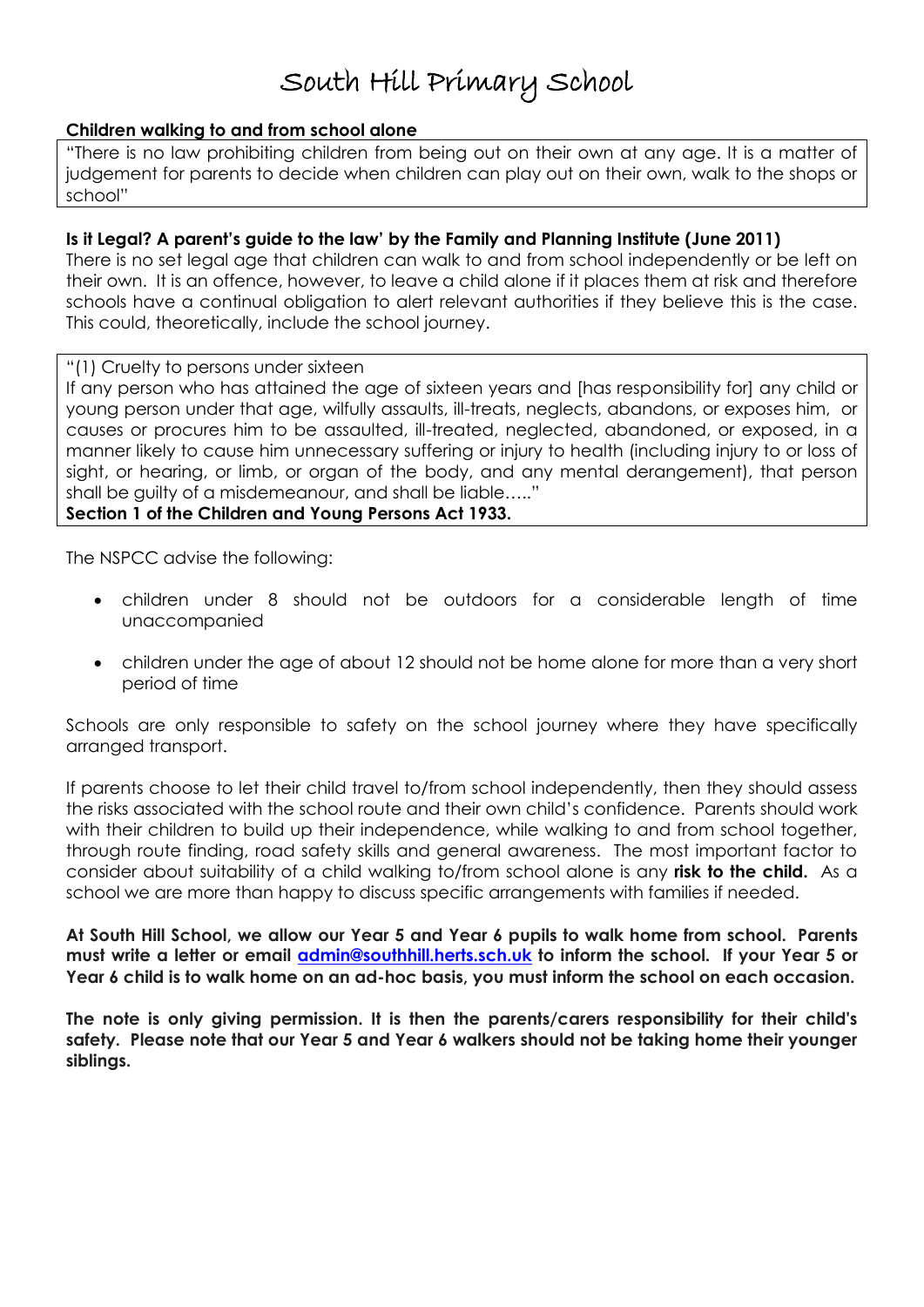#### **Supervision on school site**

Where schools allow children onto the premises before the school day begins, the school has to reasonably ensure that there are no inherent dangers (*The education Act 2002; Children's Act 2004; Occupiers Liability Acts 1957 and 1984).*

School starts at 8.50am and if children, parents and families arrive before this time they are under the care of the parents. Classroom doors open at 8.40am so that children can prepare for the day.

### **Drop off and collection by older siblings**

It is the parent/Carer's responsibility to ensure that the child is dropped off and collected by a responsible person if it is not safe for the child to walk home unsupervised. There is no minimum age set in law when a young person is allowed to remain in charge of another child, however it is an offence to leave a child alone if it places them at risk. This can include in the care of an older sibling if the level of supervision is "likely to cause unnecessary suffering or injury to health" *(Children and Young Persons Act, 1933*). Therefore parents/carers must understand and be prepared to take responsibility for anything that should go wrong in their absence. They are also responsible for the care and safety of their eldest child, even while that child is acting in a caring role for younger siblings.

The suitability of a sibling caring for a younger child needs to be considered on a case by case basis, by a judgement of the potential risks of this arrangement; the maturity of the child collecting/being collected; the length and nature of the journey home, the behaviour and relationship of the children collecting/being collected.

*It is known that when parents supervise their children it reduces the chance that a child will be*  injured. However, when older siblings supervise younger children there is an increased risk of *injury.*

*The idea behind the research was to explore why the risk of injury to young children increased when they were supervised by older siblings. The researchers found that mothers were more likely to spot and remove hazards, whereas older siblings were more likely to interact with the hazards in front of the younger children (for example, an older child may make themselves a hot drink and put it within reach of a young child, whereas the mother would be more likely to keep hot drinks well away from toddlers).*

*It is well known that younger children tend to copy their older siblings – and indeed, this was* found to be the case during the study. Children also behaved in a more risky manner when *they were supervised by a sibling; however, their sibling babysitters were less attentive to that*  risk than their mothers would be. The problem was compounded by the fact that young *children were less likely to listen to their siblings when asked to stop risk taking.*

*In conclusion, the researchers found that both the behaviour of the younger children and their supervisors contributed to the increase in injury risk when older siblings supervise younger ones.*

**Excerpt taken from "Please keep an eye on your younger sister": sibling supervision and young children's risk of unintentional injury: Injury Prevention, August 2010.**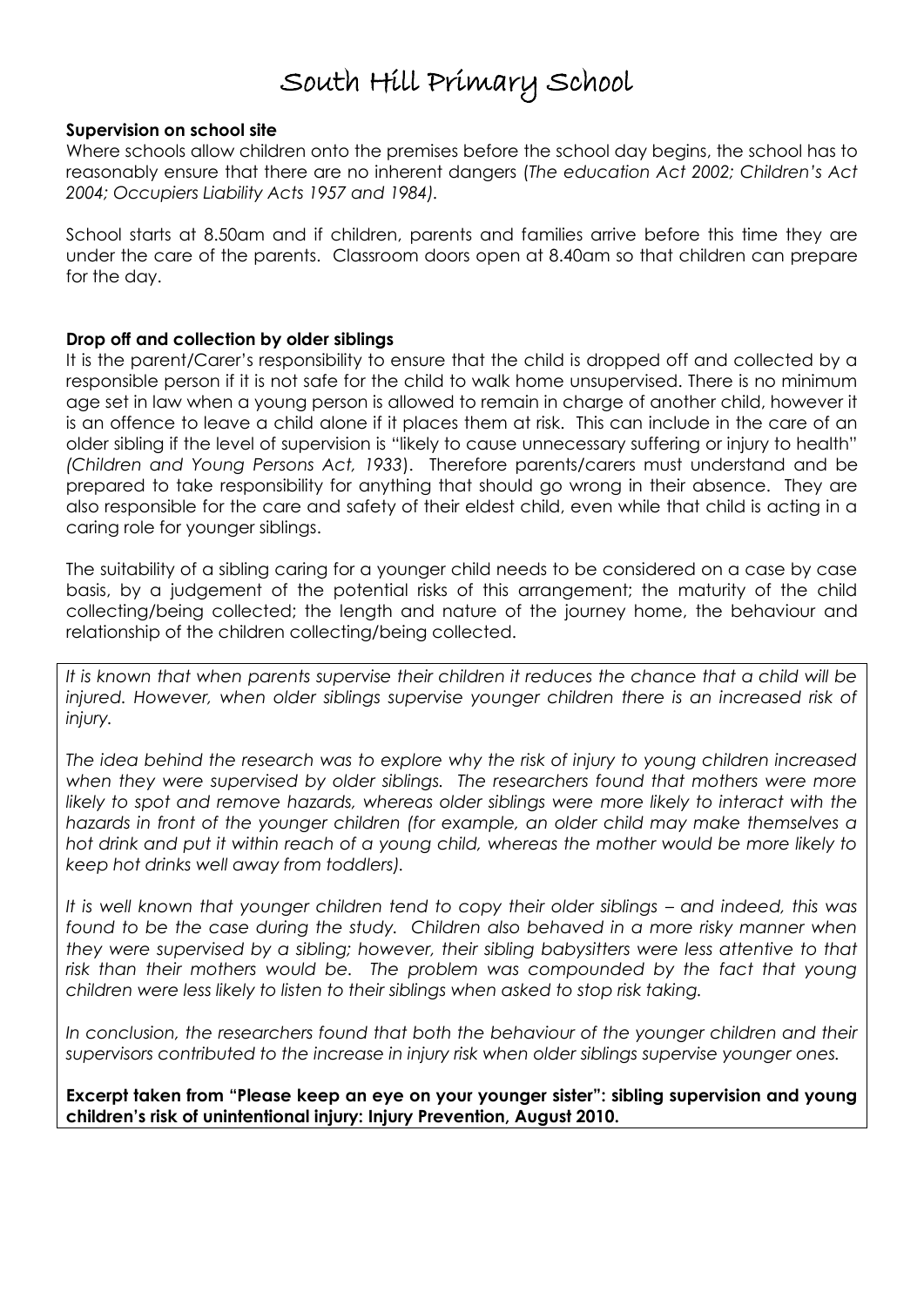Again, like before, we ask parents and carers to alert the relevant staff if older siblings are collecting children from school. This should be done in advance if possible. The school has a duty of care to refuse an older sibling to take home a child if the school feels it would be unsafe for that child (and the older sibling). This would be arranged in advance if possible – if alternative arrangements cannot be made – a safeguarding referral would be made to Children's Services where necessary.

#### **Extra-Curricular Activities**

The same procedure for drop off and collection can be applied to extended school activities, where the activity is provided by the school.

Where the activity is provided by an external organisation, it is the responsibility of that organisation to identify and respond to safeguarding concerns, including those arising from drop off and collection issues. The school will ensure that appropriate safeguarding measures are in place.

### **SECTION FOUR: FACTORS THAT MAY COMPROMISE A PARENT/CARER'S ABILITY TO OFFER SAFE CARE**

The use of drugs/alcohol or the presence of mental health difficulties does not in itself necessarily mean that the parents/carers are uncaring, incompetent or unable to offer safe care to their children. However, if the extent of a parent's own needs mean that they cannot keep the child safe from harm, then a safeguarding referral to Children's Services is required.

"Drugs" in this context refers to all drugs including medicines, volatile substances, alcohol, tobacco and illegal drugs. The school has a Drugs Policy (for all contexts) which would be followed if needed.

If an adult with parental responsibility presents at school and staff are concerned that their presentation suggests they are unable to offer safe care, steps will be taken to clarify the situation and assess the risk to the child.

- 1) We will be mindful of our staff safety and the safety of the children in the building.
- 2) We will talk to the parent and ascertain if they appear safe to be able to offer safe care for their children.
- 3) If concerned about ability to care for the child based on the factors above, then a safeguarding referral to Children's services will take place.
- 4) We will aim to retain care of the child whilst awaiting the advice of Police and Children's Services. We do not have the authority legally to retain a child against a parent/carer's will; therefore if it is not possible, then the school will consider ringing for a Police welfare check on the non-emergency number 101.
- 5) There may be occasions where an immediate, emergency call needs to be made to the police (i.e. 999), because it is judged that a child or another person (including staff) may be immediately at risk of serious danger.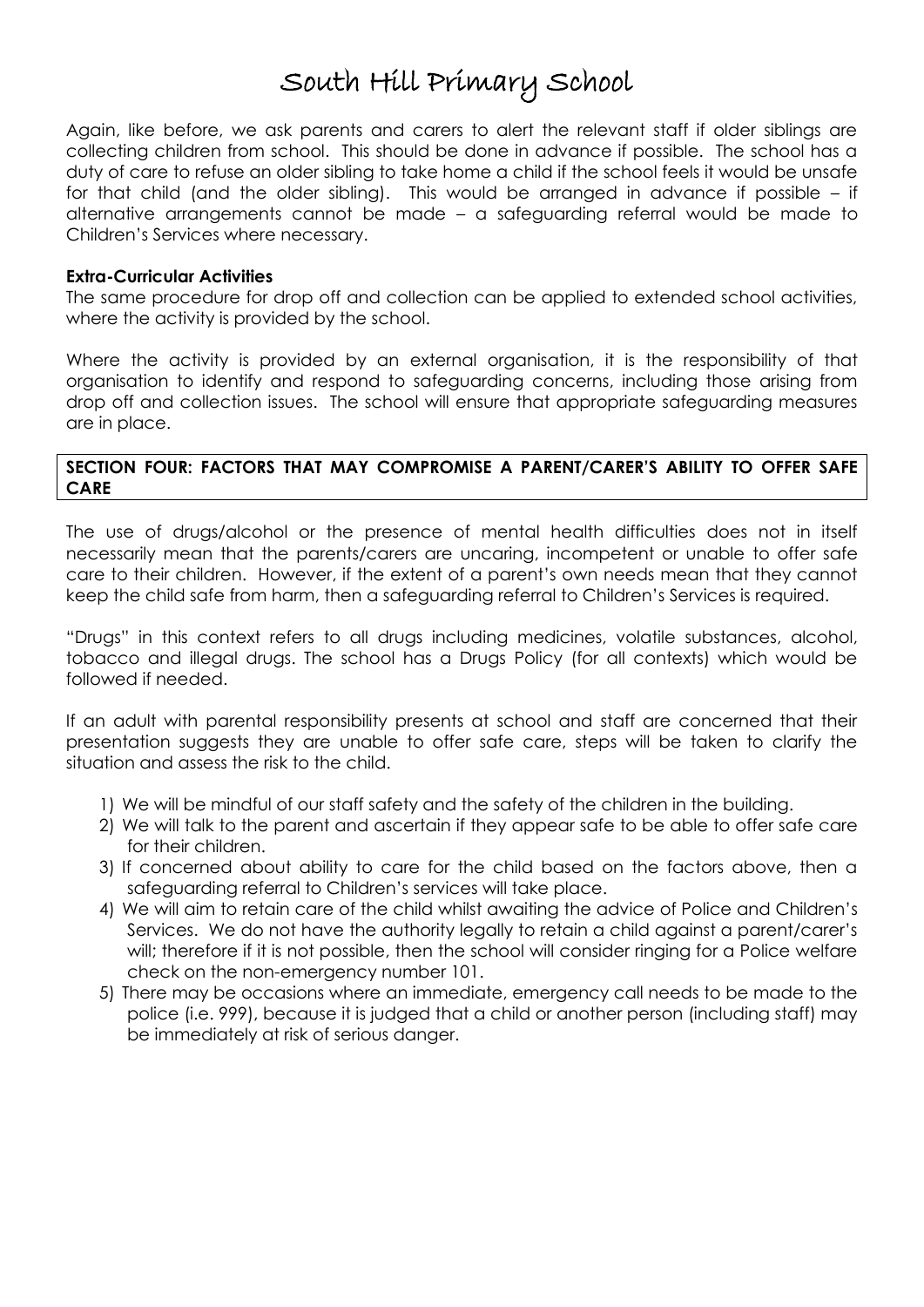## **SECTION FIVE : LATE COLLECTION**

Parents and carers share in responsibility to work with staff to ensure their children are safe and in the care of a responsible adult. Please notify the school immediately when it becomes apparent that the person collecting the child may be late. Our procedures in such an instance are:-

- Checking for any information about changes to the normal collection routines
- Attempting to contact the parents/carers at home/work/mobile phone
- Attempting to telephone emergency contacts
- Keeping a record of incidents where parents/carers are late for no explained or good reason, or where there are repeated incidents.
- Sending a letter home to the parent/carer notifying them of the possible arrangements that may be put into place for their child if they continue to collect their child late and inviting parents in for a discussion about their circumstances if applicable.
- Due to exceptional arrangements that have been discussed with the Head Teacher, a child may be collected up to 15minutes after school has finished. If there is an arrangement this should be reviewed with the Head Teacher every term so that other possible avenues can be explored. This is linked to the point above.

If a parent/carer wishes for their child to be collected by somebody who does not have parental responsibility (including siblings, if appropriate and in line with school policy), whether this is a regular or pre-planned arrangement, the parent/carer must put this in writing. In the event of alternative arrangements being made **in an emergency,** the child's parent/carer must give verbal consent for an agreed person to take the child home. (This must be recorded.

### **SECTION SIX : NON COLLECTION**

It is our duty to inform parents that in the event that their child is not collected from the setting by an authorised adult and **no contact has been established with the parents/carers within forty five minutes to one hour of the usual collection time**, the school will follow their child protection procedures, i.e. Police will be informed and a safeguarding referral to Children's Services will be made.\*

Detailed, timed records of the action taken will be taken and calls made and under no circumstances should staff go to look for the parent/carer or take the child home with them.

Once the situation has been resolved it is important to establish how and why the circumstances arose and to ascertain whether there is anything that the school could reasonably do to avoid a recurrence of this situation. It will be necessary to discuss with the parent steps that they could take to avoid recurrence e.g. ensuring that the school has current